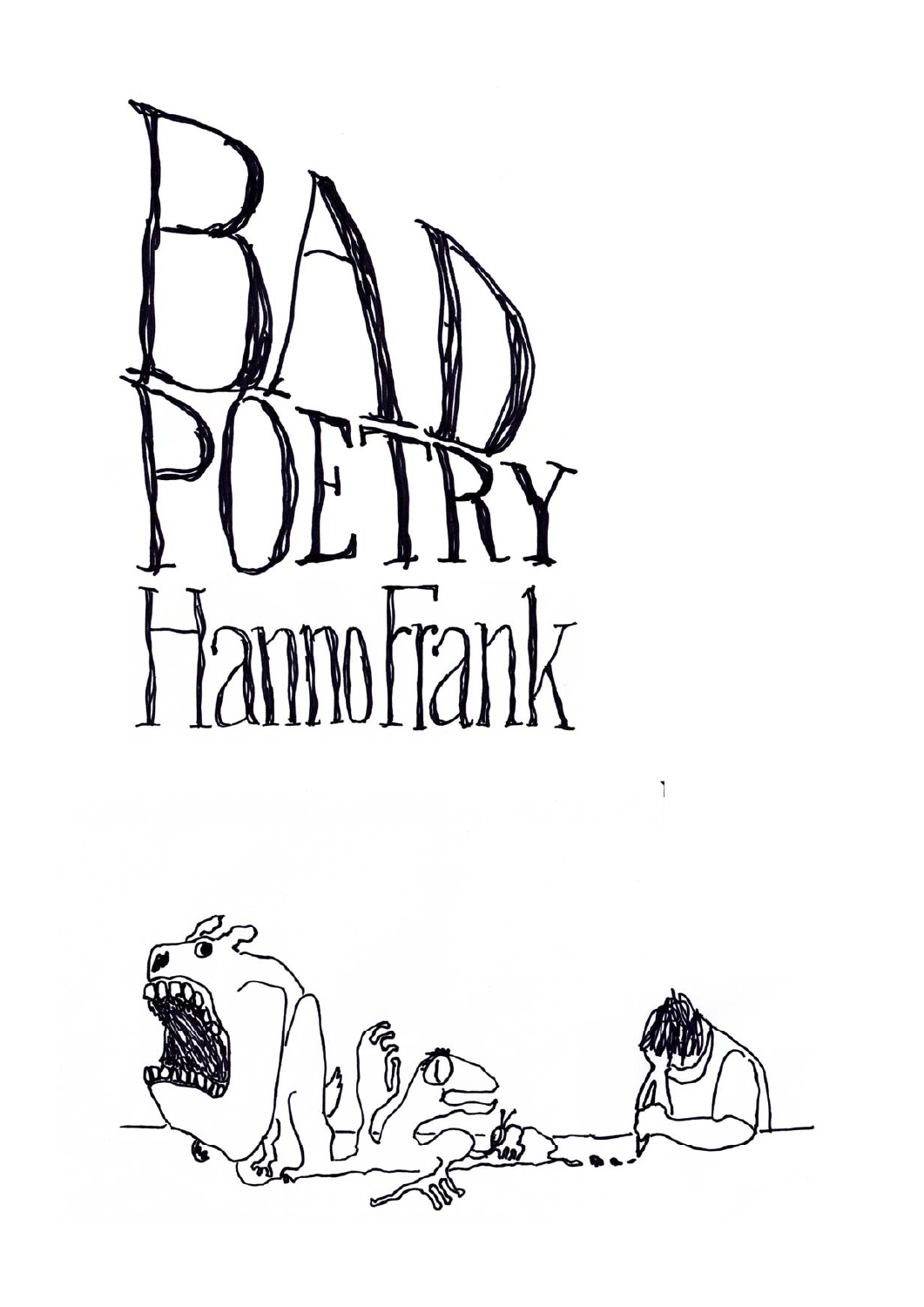Hanno Frank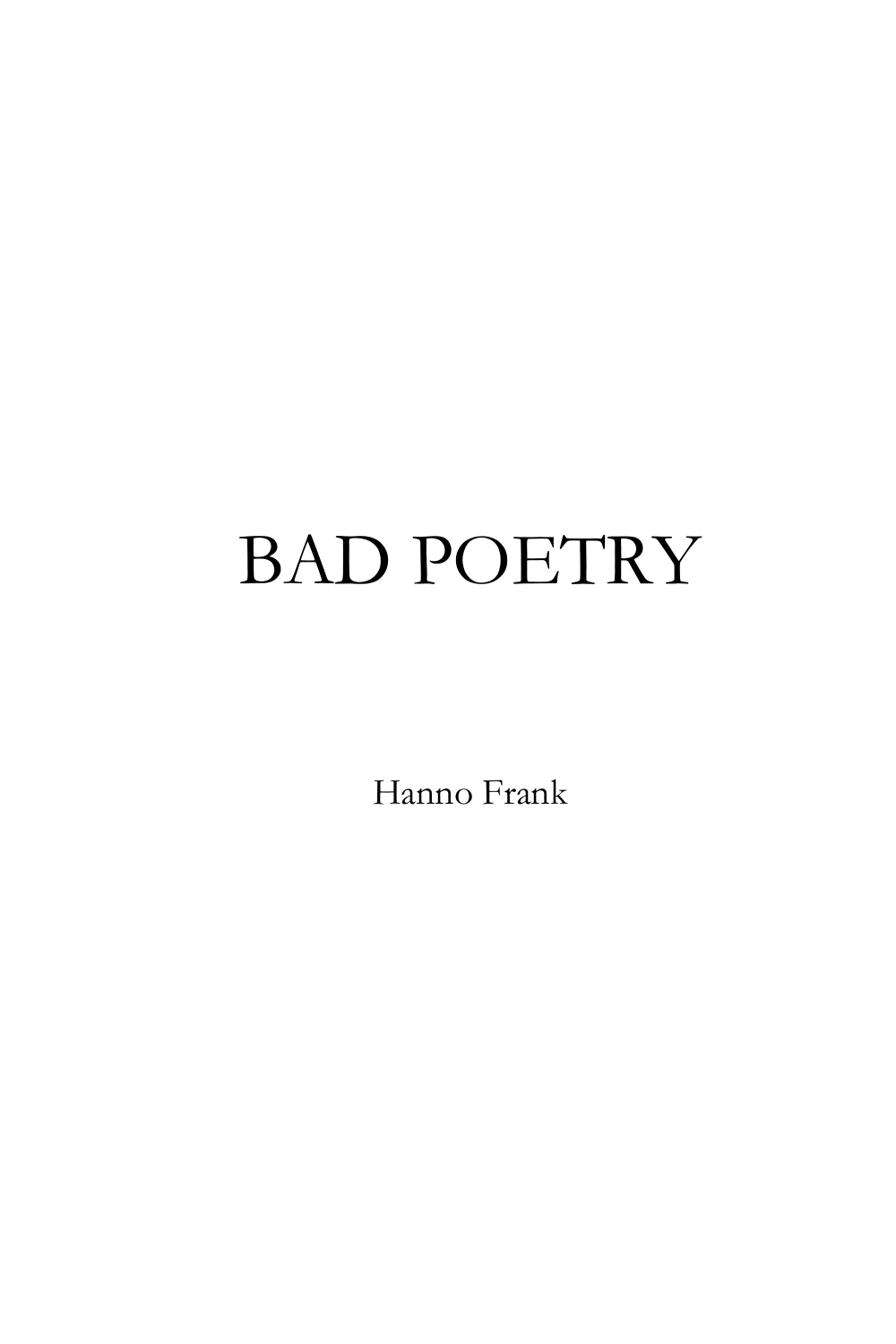Copyright © 2014 Hanno Frank. All rights reserved.

Poems and illustrations by Hanno Frank

Garden Bench Publishing

www.gardenbenchpublishing.com

ISBN-13: 978-1503280021 ISBN-10: 1503280020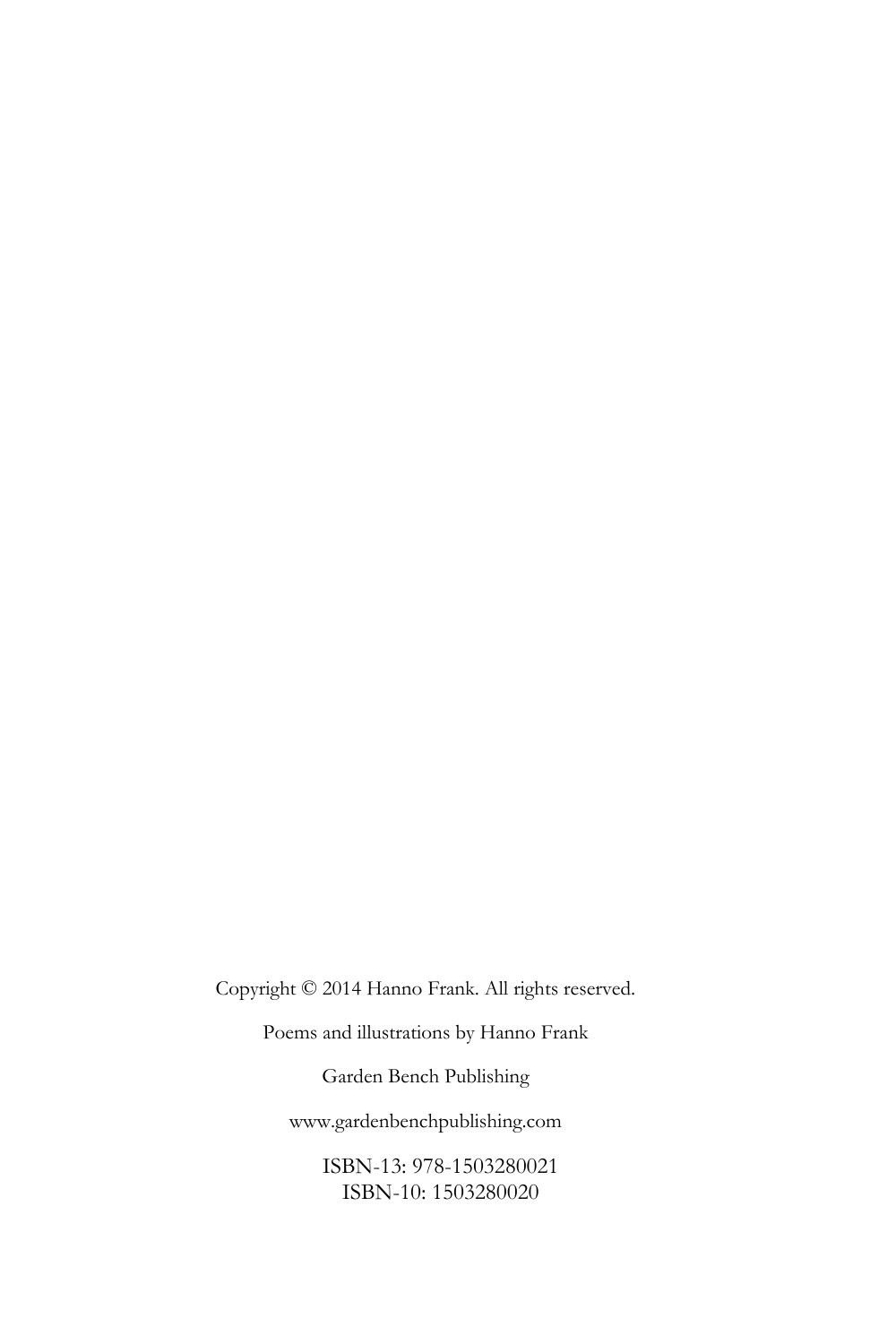This collection of poems is dedicated to my Grandma Judy, who consistently encouraged me to write and publish, even though she actually read my stuff.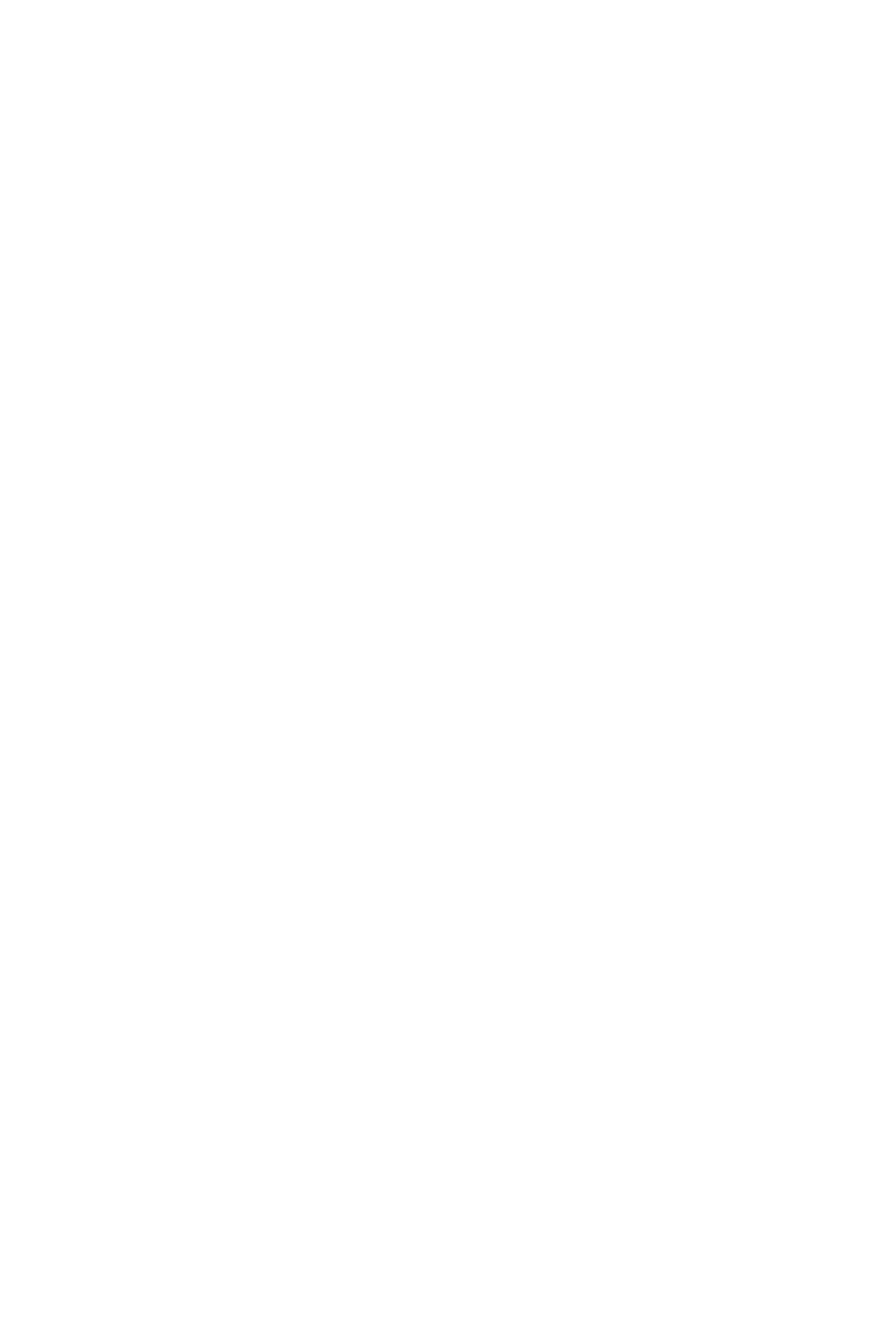# **CONTENTS**

| Introduction      |    |
|-------------------|----|
| <b>Bad Poetry</b> |    |
| Acknowledgments   | 55 |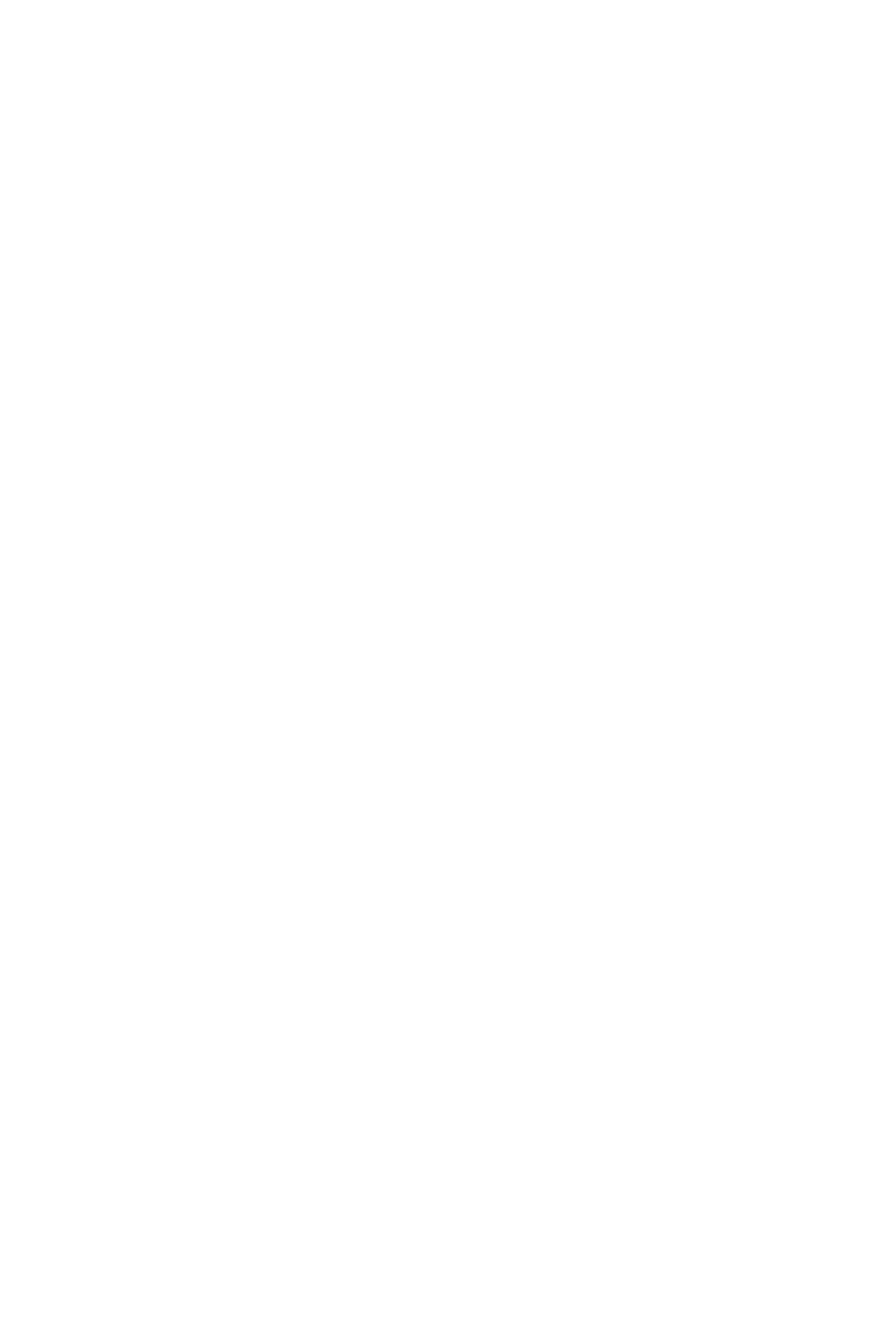## INTRODUCTION

This is the story of how bad poetry came to be written.

For Christmas 2005, a friend sent me the latest book by Stephen Fry, one of my favorite authors. I was wildly excited at the prospect of reading the book and decide to save it for a long, overnight train trip to Hungry to savor it properly. And so, for weeks, I had the book but resisted the urge to read it and even tried not to look at the title.

On the evening I departed for Szeged, I settled into my reserved seat for a long, pleasant night of undisturbed reading and finally allowed myself to open *The Ode Less Travelled*. \* I was a puzzled by the table of contents — all the previous books I had read from Fry were novels and this table of contents looked a bit less fictional than expected. After carefully scanning through the book, I realized it is not a novel at all, but a book giving technical advice on how to write poetry.

I was stunned. I had never seen a book like this and certainly did not expect to see one now, when I was anticipating one of Fry's wacky, witty stories. To be honest, I was taken aback — not disappointed, mind you, I am sure I would enjoy a technical book giving advice about how to properly delouse a llama if it was written by Fry — but I wasn't sure my powers of concentration were up to reading anything technical.

Well, the next afternoon, I arrived in Szeged, pale and trembling from the sleepless night — and on fire about the book. The writing, of course is superbly entertaining and kept me up all night turning the pages. But, unexpectedly, what was burning me up was the content.

The premise of the book is that, to write satisfactory poetry, you have to have an idea about the technical aspects of writing a poem. If you wanted to learn to play piano, he writes, it would not be very helpful if your teacher sat you in front of a keyboard and said "Just let your feelings out!" You would want to learn scales and a bit of music theory, wouldn't you.

And so it is with poetry. If you sit down with a piece of paper and no better advice than "Just let your feelings out!" you are bound to be unhappy with the results.

<sup>\*</sup> Get the book (because I won't lend you my copy): *The Ode Less Travelled — Unlocking the Poet Within* Stephen Fry, 2005, Hutchinson, The Random House Group ISBN 0 09 179661.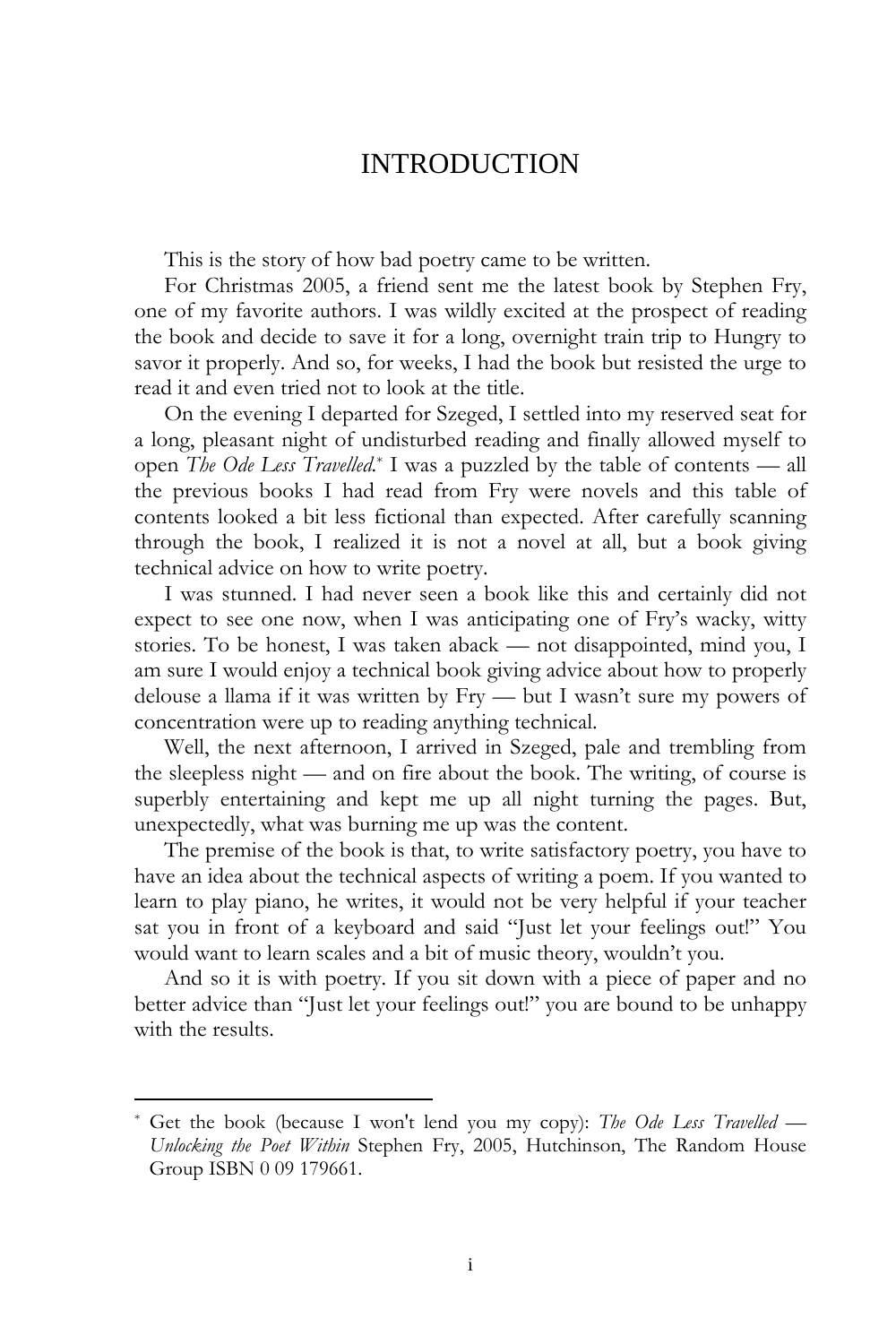#### HANNO FRANK

The book is also very encouraging to hobby poets who have no intention of ever publishing their poems:

> The average practitioner doesn't expect to win prizes, earn a fortune, become famous or acquire absolute mastery in their art, craft, sport — or as we would say now, their chosen leisure pursuit. *It really is enough to have fun.* [Fry's emphasis]

And it is full of very useful, easy-to-understand information about rhyme, rhythm and form — with exercises for putting the information to use.

I was too eager to read the book to stop and do the exercises, so when I finished, I decided to read it a second time, completing the exercises. Eventually, I read it a third time, making notes and cross-references and various other annotation.

Shortly before I read *The Ode*, I wrote a 1minutestory with the topic of "bad poetry." The topic was suggested by my brother who thought it would be a great opportunity to stick a bunch of raunchy poems in one story. I used the topic to this advantage and wrote a tale about a young student teacher giving English Literature classes to a bunch of impossible students. I have to say, I did enjoy writing all those crap poems. There was something freeing about writing a poem that is intentionally bad.

It was actually really fun to write a poem with the intention to abuse a standard form (in this case a limerick). And it was really great fun to write well formed poems about rather inappropriate topics:

> There once was a penguin named Fred, Who spent all his time in his bed. It gave him a thrill To lie very still 'Till the others were sure he was dead.†

My experiences writing intentionally bad poems and the technical information I had gained from Fry's book became a dangerous mix in my brain. After pondering how I could thank the friend who sent me the book, I decided I would send her one poem per week for a full year — all of them bad. (More like revenge than gratitude, actually.)

And thus, the first year of bad poetry was born.

<sup>†</sup> This poem actually predates the bad poetry story — it was written a few months before as a dedication in a photo book about penguins I gave a friend — but was included because of the appropriate badness of it. I guess I've always had it in me to write bad poems.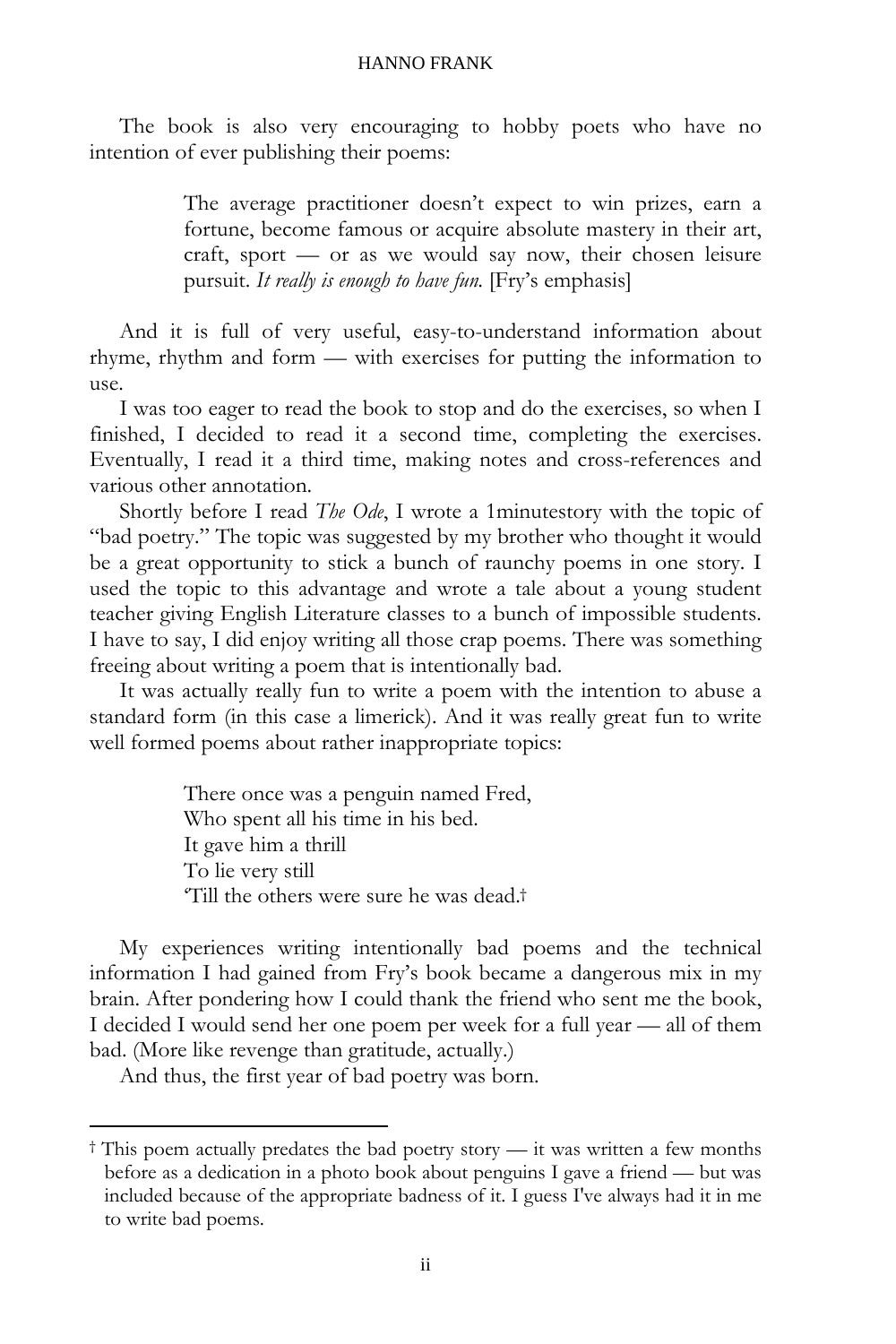Incomprehensibly, when I told some friends about my poetry writing activities, they actually wanted to see the poems. I did my best to discourage this, repeating with emphasis that the poems were supposed to be BAD. But the few who refused to be deterred became members of the bad poetry mailing list. I still find it difficult to believe that so many of *my* friends have such damaged sensibilities as to willingly receive poetry that is written with the expressed purpose of being bad. There is no accounting for it! Some of them actually attempted to write poems themselves, although I am happy to say they fell short of writing truly bad poetry (with the exception of my brother, of course, who is commotion poetry personified).

I used the results of the exercises to write the first few poems and continually referred to *The Ode* for inspiration and advice. It seemed that my life at the beginning of 2006 was full of topics for bad poems and the poetry began to flow from me like some sort of gastro-intestinal disturbance.

After a few months, any sort of irritation or disgust would suggest a poem. At the time I had developed a pathological irritation with the German train system. Even though I knew at least 50% trains would be late, I couldn't help but become irate — every single time. While waiting for a delayed train, I decided to write bad poems to pass the time and dissipate the irritation enough so that, if and when the train arrived, the urge to kick anyone subsided by the time I boarded. To be prepared, I started carrying a notebook and pen in my bag and would pull them out when I realized the train was not going to make it on time. Eventually, I started considering the poem on the walk to the train station. One day, I realized as I ran up the stairs to the platform, I was actually hoping the train would be late so as to have time to finish the stanza on which I was working.

It was a breakthrough for me.

Writing bad poetry had transformed from simple recreation to therapy. I used poetry to dissipate the considerable irritation that was welling up in me as I waited out my last year in Germany with dire impatience for starting my new life in Malaysia.

And sometimes I wonder — if I hadn't been writing poetry, what would have happened instead? Would I have eventually assaulted a train employee…? Or kicked down some old people blocking up the sidewalk? Or tossed an ashtray at the head of a surly waitress?

You could, if you were of a certain bent, almost of believe that bad poetry might have saved lives…

Anyway, I did have a lot of fun. And, just in case your judgment is a bit wonky today, here are all bad poems I have the guts to publish.

Happy reading! Happy writing! Shannon Frances, Nibong Tebal, December 2006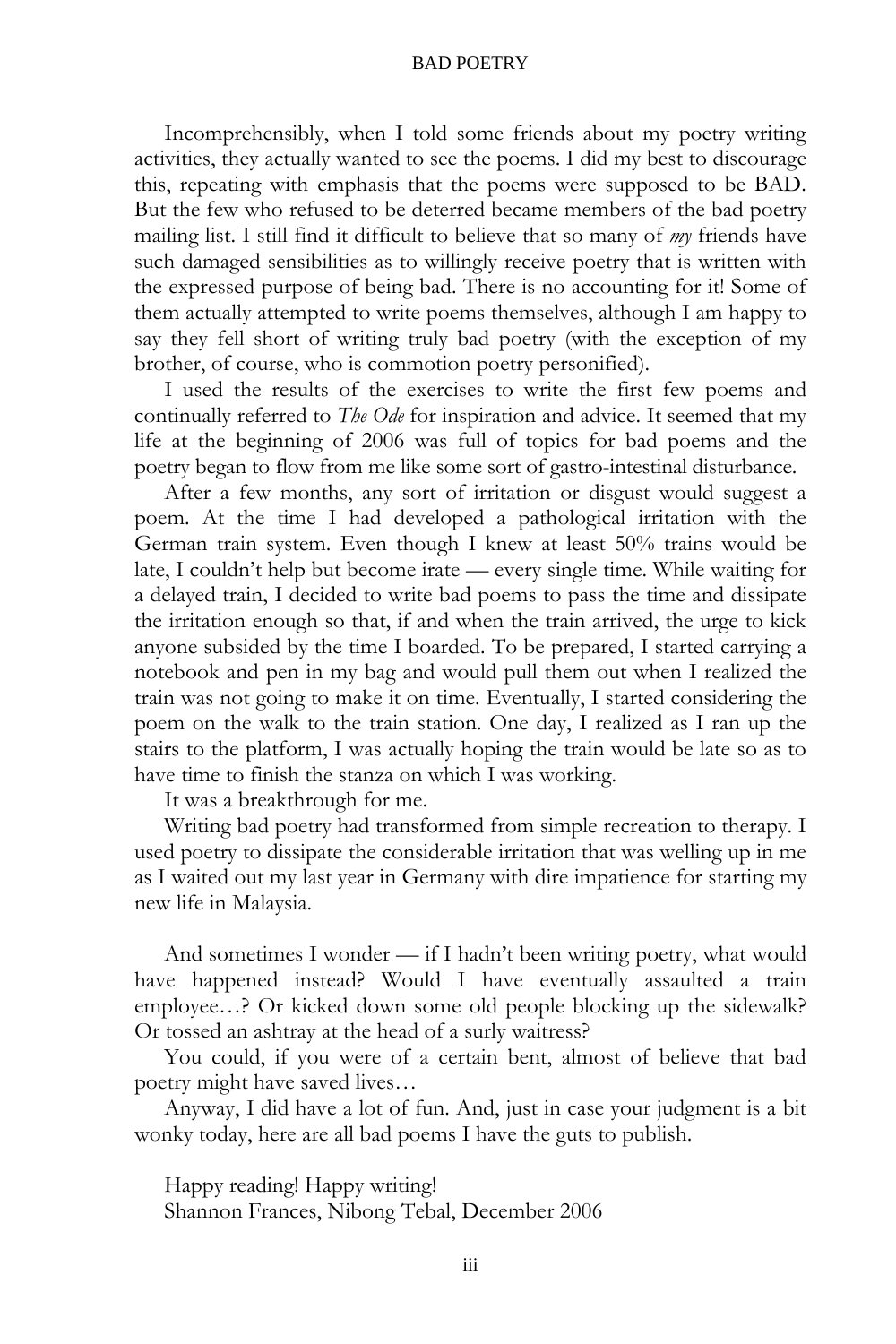#### HANNO FRANK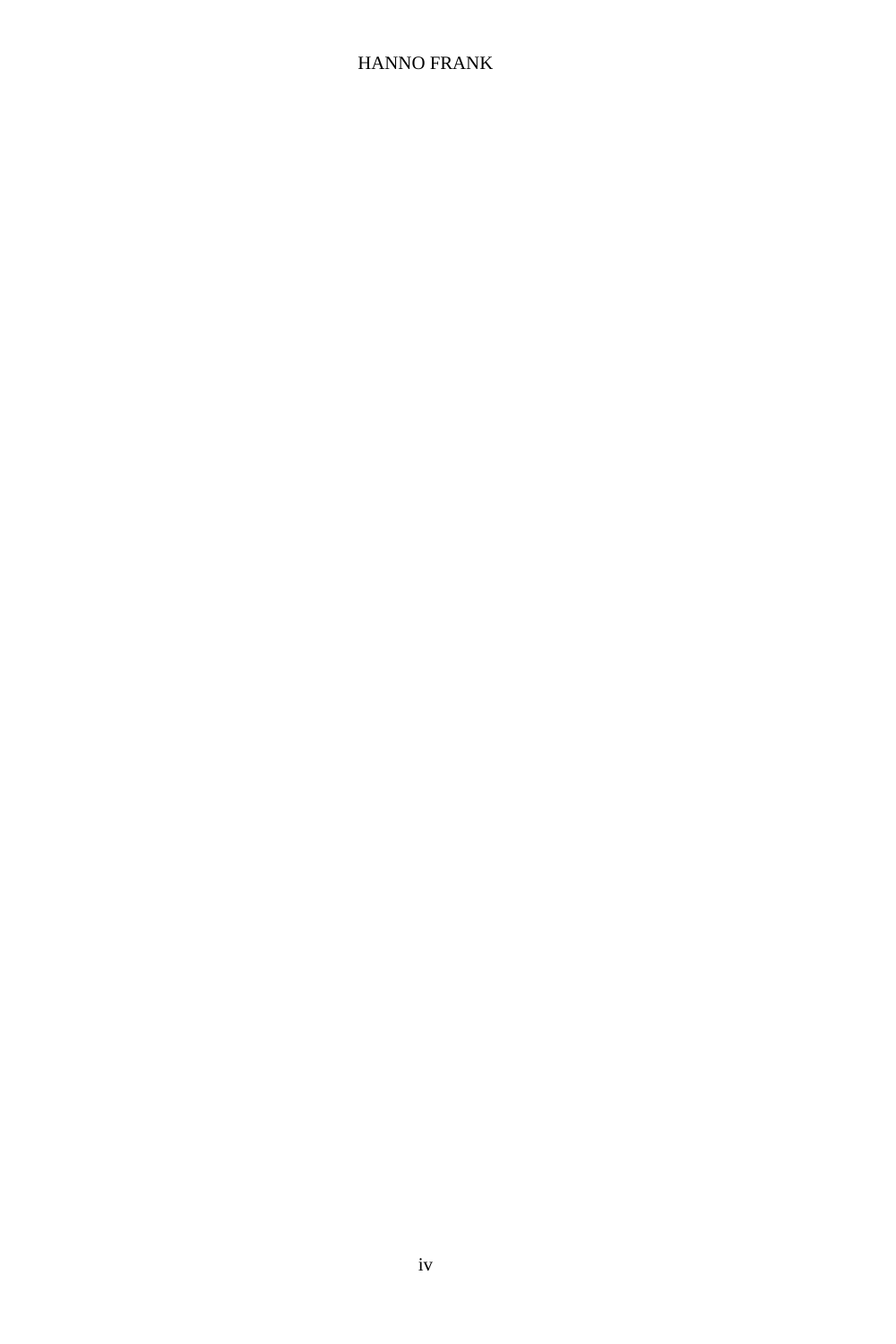#### **Words like birds**

Words, like birds, fly up into the air Hover 'round my head and nest among my hair

Words, like birds, are picking at my brains I feel ill, start thinking up refrains

Words, like birds, screech a noise inane Shouting out stanzas, I fear I've gone insane

Words, like birds, fly off into the air Leaving me here with a blank and empty stare… And a whole bunch of really bad poetry…

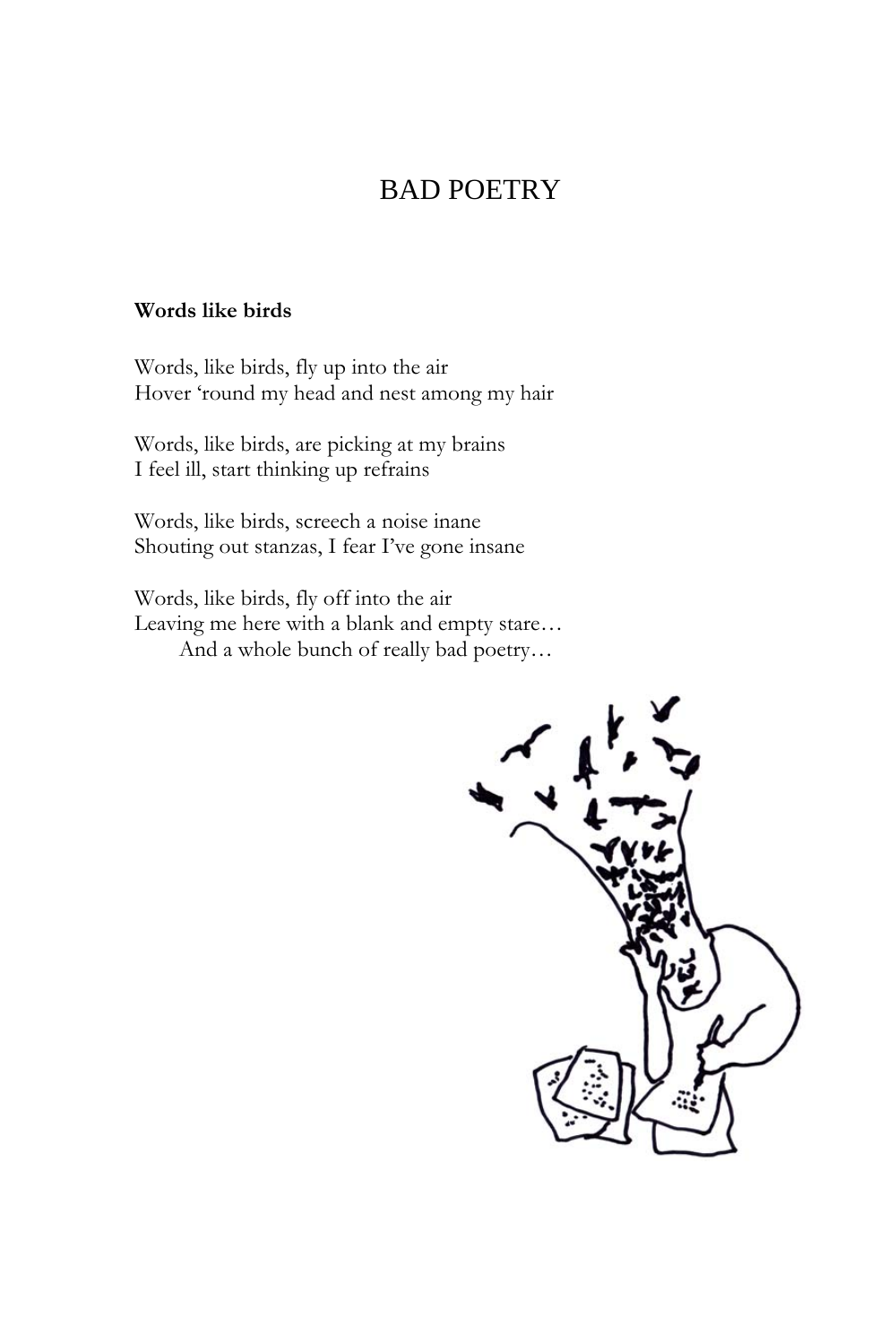### **Hot tub**

Finally a moment at home all alone Guests are all gone, and the house is all mine Filled up the tub — let me soak to the bone Washed off the stress and I'm feeling just fine Deep satisfaction, sweet scent of the foam Body relaxes, warm thoughts fill my mind Happy, my soul is beginning to sing Suddenly, rudely, the telephone rings



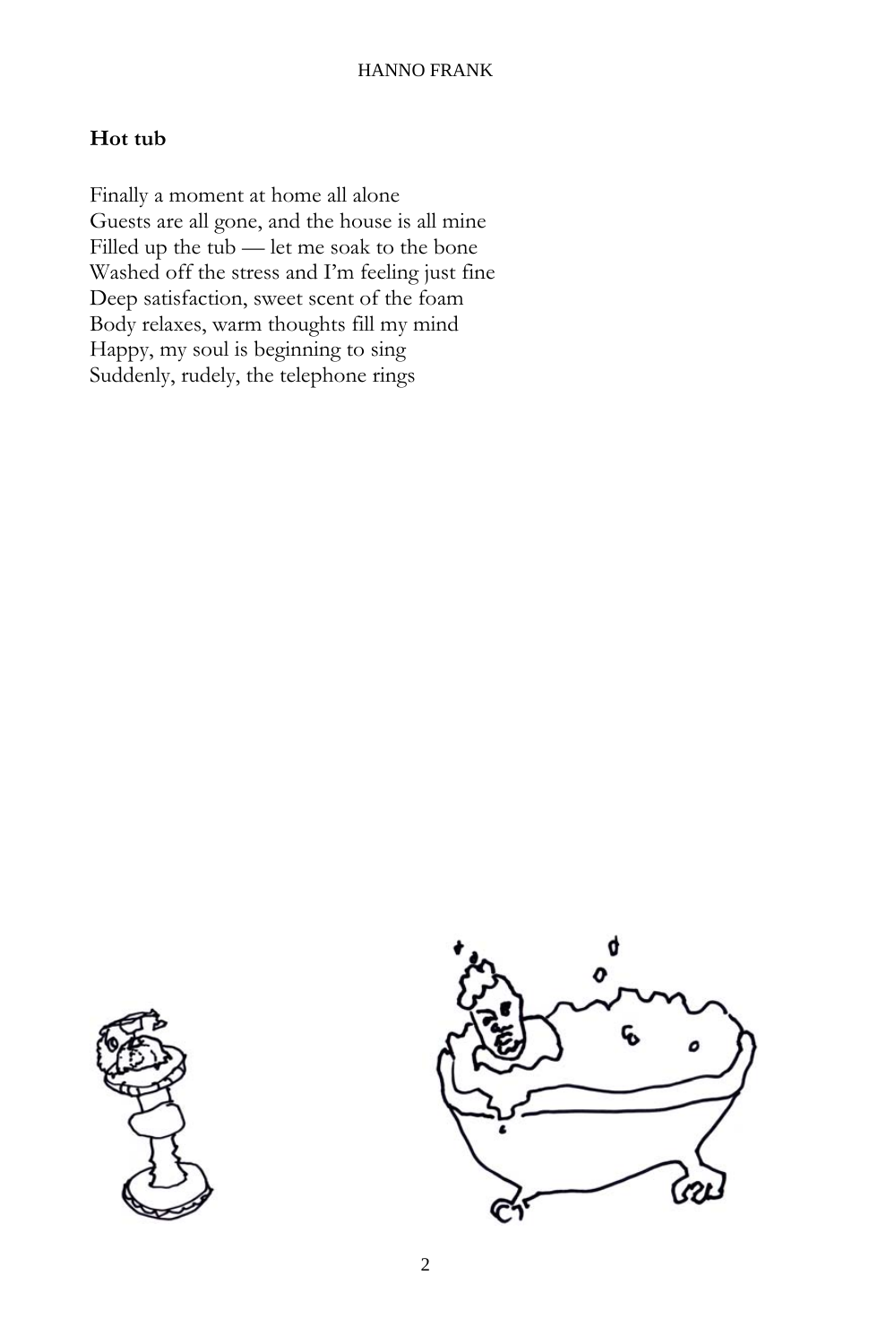#### **Winter haiku**

Winter's cold silence, snow stillness Grim days freeze endless nights — nature depressed Snowflakes and my heart sink

Tears freezing on my cheek Prone, my only company frozen grey clouds Damn neighbors didn't shovel again



Monotonous grey, cold wind razors Everything's dreary dead frozen to the bone I hate the fucking winter

Snot-frozen nose, blue fingers Trodden snow refrozen, treacherous knee-shattering slide Oh shit, it's snowing again

> Sweater, jacket, coat, gloves, scarf Bundled in winter clothes, a grumpy onion Shuffling cursing, braves the cold



I think of green leaves Cold reality blows away dreams of warmth Ugly pile of dirty snow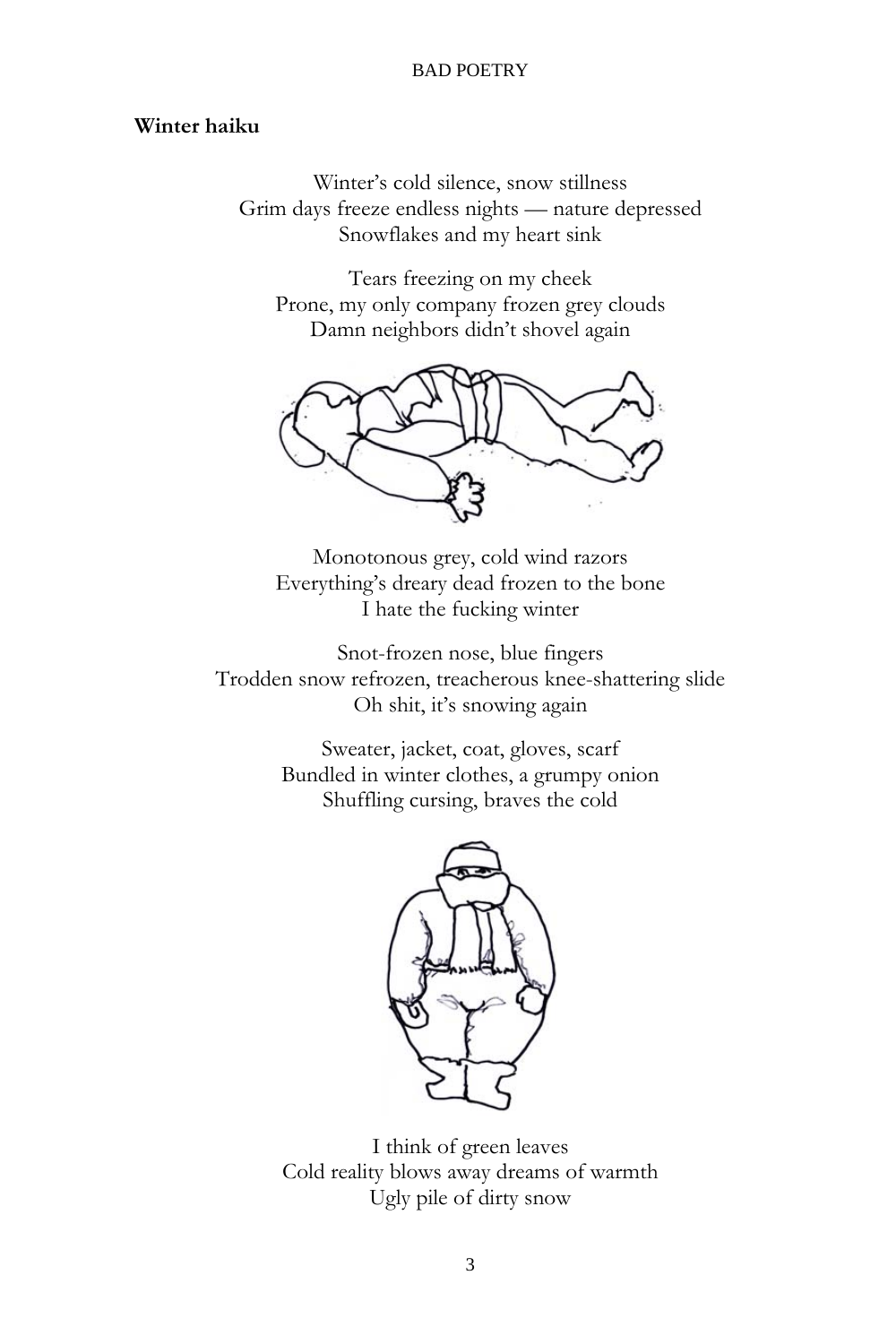

#### **Coffee overdose**

Coffee, coffee, I love you Hot espresso, black and sweet Only thing in life that's true

Coffee, coffee, such a treat Had so much I'm turning blue Makes my heart go beat, beat, beat

Coffee, coffee, milk or soya Feel the thrill down to my toes On the edge with paranoia

Coffee, coffee, time to go! Could it be I'm out of luck? Why are those guys over there staring so?

Coffee, coffee, what the fuck? Can they read minds? What do they know? Why are you guys following me? I can't take it anymore. Leave me alone! Who do you think you are? Huh? HUH? Hey, you all SUCK!